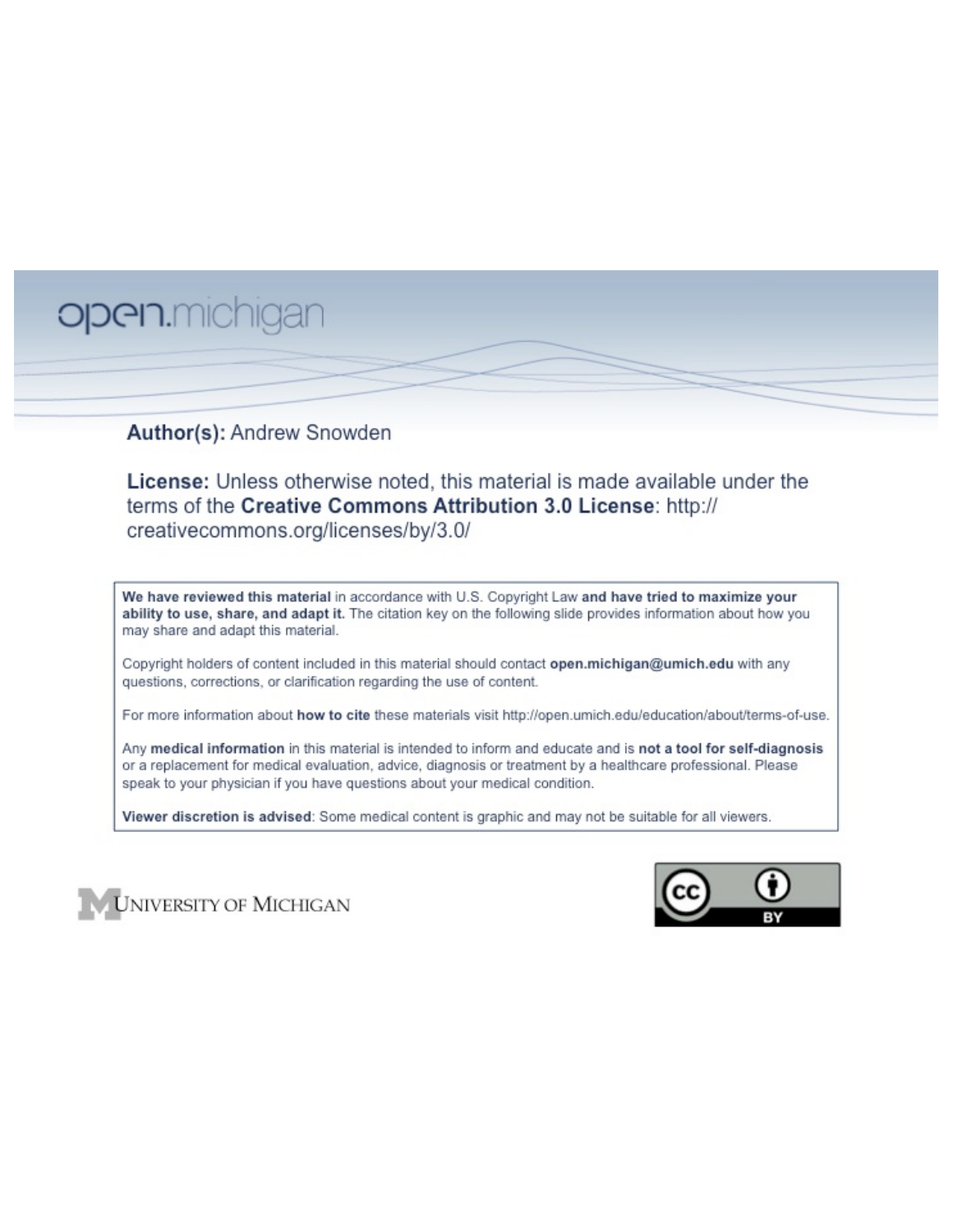## **Attribution Key**

for more information see: http://open.umich.edu/wiki/AttributionPolicy

## Use + Share + Adapt

{ Content the copyright holder, author, or law permits you to use, share and adapt. }

| @ PD-GOV                  | <b>Public Domain - Government:</b> Works that are produced by the U.S. Government. (17 USC § 105) |
|---------------------------|---------------------------------------------------------------------------------------------------|
| @ PD-EXP                  | Public Domain - Expired: Works that are no longer protected due to an expired copyright term.     |
| @ PO-SELF                 | Public Domain - Self Dedicated: Works that a copyright holder has dedicated to the public domain. |
| $(c2)$ 21110              | <b>Creative Commons - Zero Waiver</b>                                                             |
| $\left($ ce) $\right)$ my | <b>Creative Commons - Attribution License</b>                                                     |
| <b>CO</b> ITY-SA          | <b>Creative Commons - Attribution Share Alike License</b>                                         |
| <b>CO</b> BY-NC           | <b>Creative Commons - Attribution Noncommercial License</b>                                       |
| <b>CO</b> BY-NC-SA        | Creative Commons - Attribution Noncommercial Share Alike License                                  |
| GNU-FOL                   | <b>GNU - Free Documentation License</b>                                                           |

## **Make Your Own Assessment**

{ Content Open. Michigan believes can be used, shared, and adapted because it is ineligible for copyright. }

Public Domain - Ineligible: Works that are ineligible for copyright protection in the U.S. (17 USC § 102(b)) \*laws in your jurisdiction may differ

{ Content Open. Michigan has used under a Fair Use determination. }

**O** FAIR USE Fair Use: Use of works that is determined to be Fair consistent with the U.S. Copyright Act. (17 USC § 107) \*laws in your jurisdiction may differ

> Our determination DOES NOT mean that all uses of this 3rd-party content are Fair Uses and we DO NOT guarantee that your use of the content is Fair.

To use this content you should do your own independent analysis to determine whether or not your use will be Fair.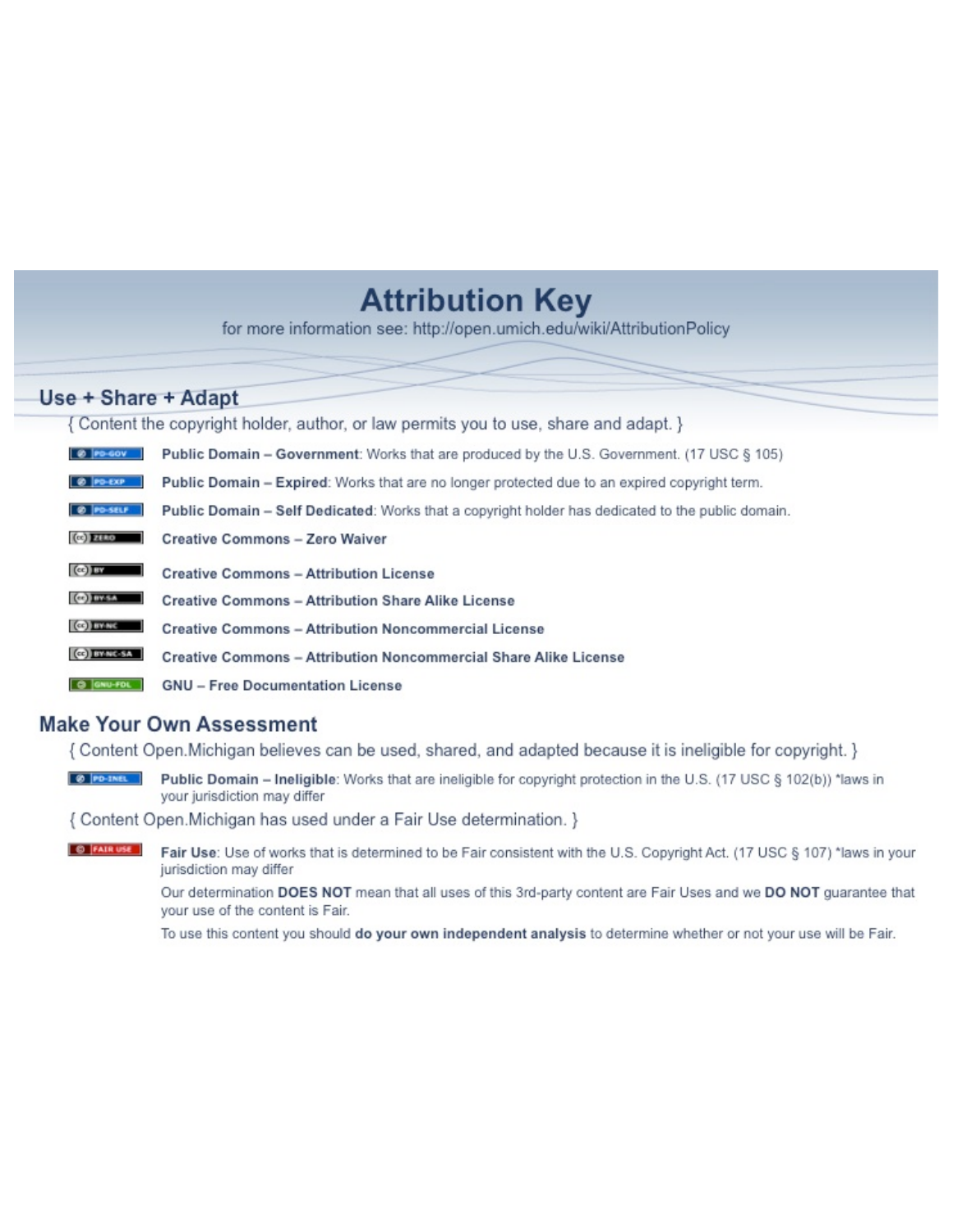### Lecture 9: Néron models

This lecture is an exposition on Néron models. I begin by discussing quasi-finite étale group schemes over DVRs: these are the sorts of things that occur as the prime-to-*p* torsion of Neron models. Then, before going to the general theory, I discuss Neron models of elliptic curves, especially their relationship to Weierstrass and minimal regular models. I do two simple and explicit examples. Finally, I introduce Néron models of general abelian varieties. Two applications are discussed: the N´eronOggShafarevich criterion, and Grothendiecks generalization thereof; and the semi-stable reduction theorem.

#### 1 Quasi-finite étale group schemes

At the end of the last lecture, we considered the group scheme obtained by taking the *n* torsion in the smooth locus of a minimal Weierstrass model for an elliptic curve. This group scheme is typically not finite over the base. However, it is quasi-finite: all its fibers have finitely many points. We now study such group schemes in the étale case.

Let *R* be a henselian DVR, and keep our usual notation  $(K, k, \text{etc})$ . Let *G* be a quasi-finite  $\acute{e}$ tale group scheme over *R* (assumed to be of finite presentation and commutative). Let  $M = G(K)$ be the Galois module corresponding to  $G_K$ , and let  $M_0 = G(\overline{k})$  be the one corresponding to  $G_k$ . Since *G* is étale, the natural map  $G(\overline{R}) \to G(\overline{k})$  is an isomorphism, and so we can regard  $M_0$  as a submodule of *M*. It is obviously stable under the Galois action and fixed by inertia.

**Theorem 1.** *The functor*  $G \mapsto (M, M_0)$  *is an equivalence of categories.* 

Some comments:

- Let *G* correspond to  $(M, M_0)$  and let *H* be a subgroup corresponding to  $(N, N_0)$ . Then *H* is closed in *G* if and only if  $N_0 = M_0 \cap N$ . In this case,  $G/H$  is an étale quasi-finite group scheme, and it corresponds to  $(M/N, M_0/N_0)$ .
- *•* Let *G* be a finite group scheme over *K*, corresponding to the Galois module *M*. Then *G* admits a maximal extension to an étale quasi-finite group over *R*, by taking  $M_0 = M^{I_K}$ . It also admits a minimal such extension, by taking  $M_0 = 0$ ; we call this the extension by zero.
- Let *G* correspond to  $(M, M_0)$ , and let *H* be the closed subgroup corresponding to  $(M_0, M_0)$ . Then *H* is the maximal closed subgroup of *G* which is finite over *R*. Note that  $H_k = G_k$ .
- *•* Suppose *G* is a quasi-finite flat group scheme over *R* which is killed by *n*, and *n* is invertible on *R*. Then  $G_K$  and  $G_k$  are both étale, and this implies that *G* itself is étale. In particular, if  $\mathcal E$  is some smooth commutative group variety over *R* and  $\mathcal E[n]$  is quasi-finite, then it is étale as well.
- Remark. At the end of the previous lecture, we proved that if *E* is an elliptic curve with semistable reduction, then  $I_K$  fixes a vector in  $T_{\ell}(E)$ . Let us re-explain the argument with the above theory in hand. Let *G* be the  $\ell^n$ -torsion in the smooth part of the minimal Weiestrass model. Then this is a quasi-finite étale group scheme over *R*. Let  $H \subset G$  be the maximal finite subgroup. Then  $H_k = G_k$ , and so  $H(\overline{k})$  contains a point of order  $\ell^n$  (since it is the  $\ell^n$ torsion in either an elliptic curve or  $\mathbf{G}_m$ ). Since *H* is étale over *R*, the map  $H(K^{\text{un}}) \to H(\overline{k})$

These are notes for Math 679, taught in the Fall 2013 semester at the University of Michigan by Andrew Snowden.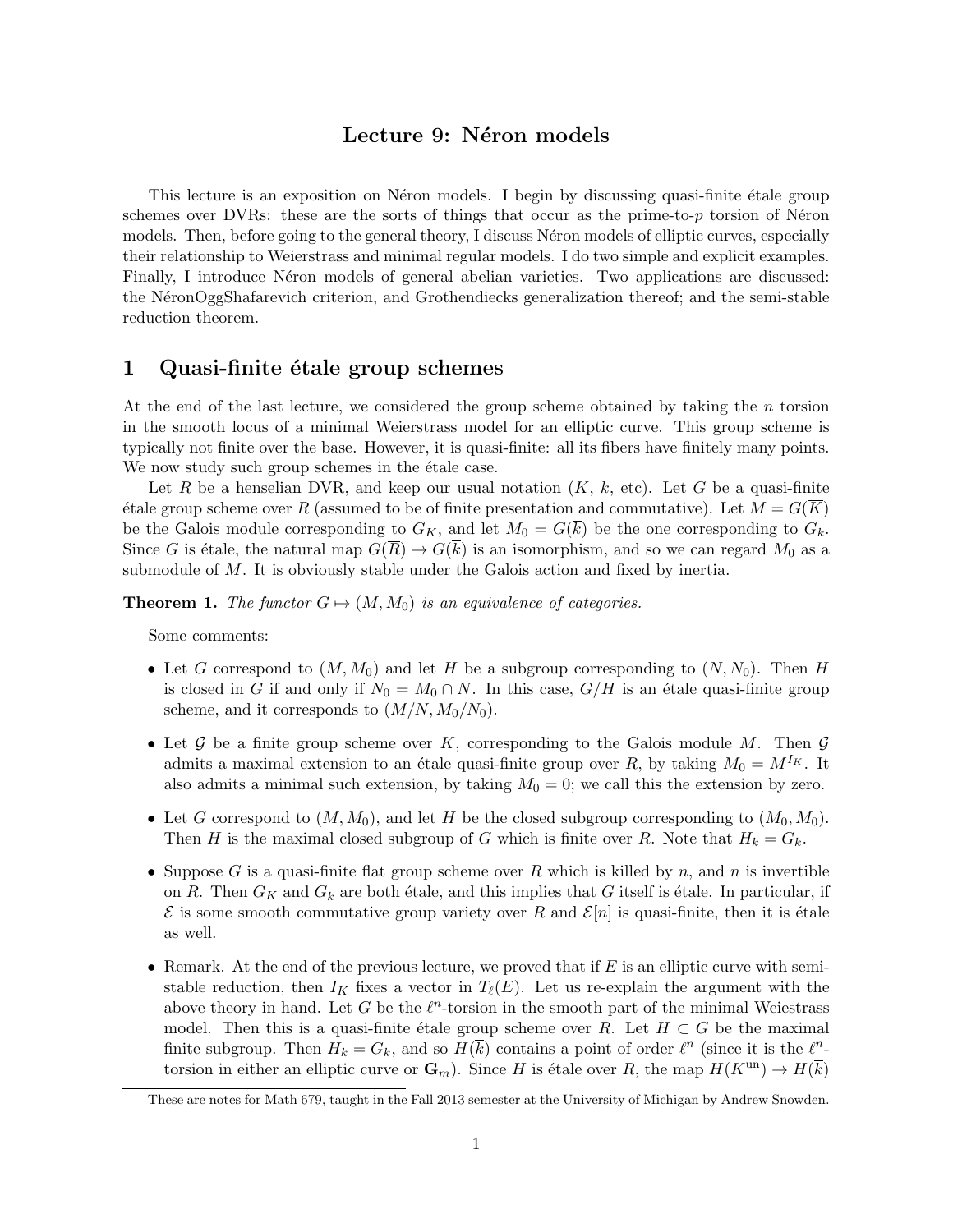is an isomorphism. Of course,  $H(K^{un}) \subset E[\ell^n](K^{un})$ , so this shows that *E* contains a point of order  $\ell^n$  defined over  $K^{\text{un}}$ .

#### 2 Néron models of elliptic curves

A good reference for this section is Chapter IV of Silverman's book "Advanced topics in the arithmetic of elliptic curves" (MR1312368).

#### 2.1 Motiviation

Let  $E/K$  be an elliptic curve and let  $W/R$  be its minimal Weierstrass model. Since W is proper over *R*, we have  $W(R) = W(K) = E(K)$ . However, *W* is typically singular. Its smooth locus  $W_{\text{sm}}$ is a group scheme over *R*. Typically, it is not proper, and not all *K*-points of *E* extend to  $W_{\text{sm}}$ . Those that do are the subgroup  $E_0(K)$ , which has finite index in  $E(K)$ .

The N<sub>e</sub>ron model is an extension  $\mathcal E$  of  $E$  over  $R$  which combines the desirable properties of *W* and  $W_{\rm sm}$ : it is a smooth group scheme and all *K*-points extend to *R*-points. The identity component of  $\mathcal{E}$  is  $\mathcal{W}_{\text{sm}}$ , while the component group of  $\mathcal{E}_k$  (at least for *k* algebraically closed) is  $E(K)/E_0(K)$ . So all the points of  $E(K)$  extend to points of  $\mathcal{E}(R)$ , and  $E_0(K)$  is the subgroup of points which extend to the identity component of  $\mathcal{E}$ .

#### 2.2 Minimal regular models and Neron models

Let  $C/K$  be a curve. A regular model for C is a proper flat scheme C over R which is regular and whose generic fiber is  $C$ . A regular model  $C$  is minimal if for any other regular model  $C'$ , there exists a map of schemes  $\mathcal{C}' \to \mathcal{C}$  extending the identity on the generic fiber. The main theorem is that minimal regular models exist and are canonically unique. One can find a regular model for *C* by starting with any model and repeatedly blowing-up and normalizing. From there, one can find a minimal regular model by blowing-down certain divisors in the special fiber.

Let  $E/K$  be an elliptic curve and let  $C/R$  be its minimal regular model. The Néron model of *E* is then the smooth locus in *C*. (This can be taken as a definition, though a better definition is given below.)

#### 2.3 Example 1

Consider the curve  $y^2 = x^3 + p$  over  $K = \mathbf{Q}_p$ . The same equation defines the minimal Weierstrass model *W* over  $R = \mathbb{Z}_p$ . Clearly, *W* is smooth everywhere except for the point  $P = (0,0)$  in the special fiber.

We claim that *P* is regular. To see this, let  $A = R[x, y]/(y^2 = x^3 + p)$  be the ring of natural affine chart containing *P*, so that *P* corresponds to the maximal ideal  $\mathfrak{m} = (x, y, p)$ . The ideal  $\mathfrak{m}^2$ is generated by  $x^2$ ,  $xy$ ,  $y^2$ ,  $px$ ,  $py$ ,  $p^2$ . But note that  $y^2 = x^3 + p$ , and  $x^3 \in \mathfrak{m}$ , so we may as well replace the generator  $y^2$  with *p*, which means the generators *px*, *py*, and  $p^2$  are unnecessary. Thus  $\mathfrak{m}^2 = (x^2, xy, p)$ . The quotient  $\mathfrak{m}/\mathfrak{m}^2$  is has for a basis the images of x and y, and is thus two dimensional over the residue field *A/*m. Since *A* has Krull dimension 2, this establishes regularity.

It follows that *W* is a regular model for *E*, which is necessarily minimal since there are no divisors in the special fiber to blow-down. The Néron model  $\mathcal E$  is the smooth locus of  $\mathcal W$ , i.e.,  $\mathcal W \setminus \{P\}$ . In particular, the special fiber  $\mathcal{E}_k$  is connected and isomorphic to  $\mathbf{G}_a$ . We have  $E(K) = E_0(K)$  in this case.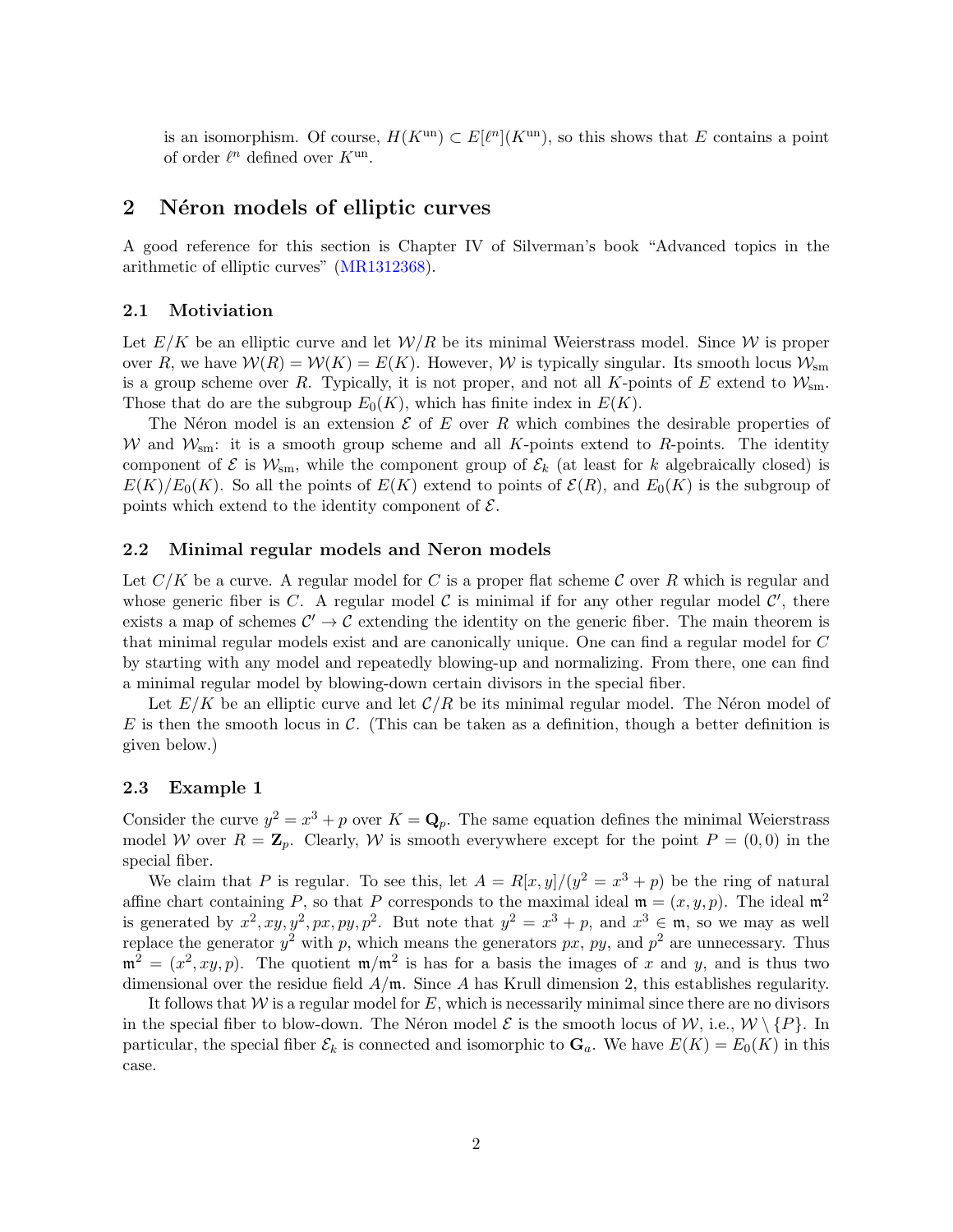#### 2.4 Example 2

Now consider the curve *E* defined by  $y^2 = x^3 + p^2$ . Again, this equation defines the minimal Weierstrass model *W* over *R* and  $P = (0,0)$  in the special fiber is the unique singular point.

In this case, *P* is not regular. Let  $A = R[x, y]/(y^2 = x^3 + p^2)$  and  $\mathfrak{m} = (x, y, p)$ , similar to before. The generators of  $m^2$  are similar to before. The difference is that one can no longer use the defining equation to find  $p$  in  $\mathfrak{m}^2$ ; in fact, the equation shows that  $y^2$  is not needed as a generator of  $m^2$ . Thus  $m^2 = (x^2, xy, px, py, p^2)$ . The images of x, y, and p in  $m/m^2$  are linearly independent (and in fact a basis), so  $m/m^2$  is 3 dimensional, and so *P* is not regular.

To find the minimal regular model of *E*, we blow up at the point *P*. We'll only do the computations in the affine chart  $Spec(A)$ . The blow-up algebra *B* is the subring of  $A[t]$  generated by  $tx, ty,$  and  $tp$ . This is considered as a graded ring by giving  $t$  degree 1. The blow-up is  $\text{Proj}(B)$ . Let  $B_1$  be the degree 0 subring of  $B[1/tx]$ , and define  $B_2$  and  $B_2$  similarly but with ty and tp. Let  $U_i = \text{Spec}(B_i)$ . Then  $\text{Proj}(B)$  is covered by the  $U_i$ , so we first study them.

The ring  $B_1$  can be presented as the quotient of  $R[x, y/x, p/x]$  by the equations  $x(p/x) = p$  and  $(y/x)^2 = x + (p/x)^2$ . (One should think of  $y/x$  and  $p/x$  as indeterminates.) The special fiber is therefore defined by the equations  $x(p/x) = 0$  and  $(y/x)^2 = x + (p/x)^2$ . This is a union of three lines: when  $x = 0$  we get  $(y/x) = \pm (p/x)$  and when  $(p/x) = 0$  we get  $x = (y/x)^2$ . The three lines intersect at the point  $x = (p/x) = (y/x) = 0$ .

The ring  $B_2$  can be presented as the quotient of  $R[y, x/y, p/y]$  by the equations  $y(p/y) = p$  and  $1 = y(x/y)^3 + (p/y)^2$ . Its special fiber is defined by  $y(p/y) = 0$  and  $1 = y(x/y)^3 + (p/y)^2$ . This is also a union of three lines: when  $y = 0$  we get  $(p/y) = \pm 1$  and when  $(p/y) = 0$  we get  $y = (x/y)^{-3}$ . Note that these lines do not intersect, since  $(p/y)$  is constant on each line of a different value. The two lines with  $y = 0$  meet up with the two lines in  $U_1$  with  $x = 0$ . Since  $y/x$  can assume any non-zero value in  $U_1$  and  $x/y$  can assume any non-zero value in  $U_2$ , they glue to  $\mathbf{P}^1$ 's. The third line in *U*<sup>2</sup> is missing two points, and is contained in the third line in *U*1.

Finally, the ring  $B_3$  can be presented as the quotient of  $R[x/p, y/p]$  by the equation  $(y/p)^2 =$  $p(x/p)^3 + 1$ . Its special fiber consists of two lines, defines by  $(x/p) = 0$  and  $(y/p) = \pm 1$ . Thus  $U_3$ is contained in  $U_1 \cup U_2$ .

We thus see that the special fiber of  $\text{Proj}(B)$  has three components, two  $\mathbf{P}^{1}$ 's and one  $\mathbf{A}^{1}$ , and they are joined at a single point. However,  $\text{Proj}(B)$  is not the full blow-up of *W* at *P*, but only one chart. The other chart adds the missing point to the  $A<sup>1</sup>$  in the special fiber.

This blow-up  $\mathcal C$  is the minimal regular model for  $E$ . The Néron model  $\mathcal E$  is obtained by deleting the intersection point in the special fiber. Thus  $\mathcal{E}^{\circ}$  has three components, so its component group is necessarily Z*/*3Z.

#### 2.5 Classification of minimal regular models

If *E* has good reduction, then its minimal Weierstrass model is smooth, and coincides with its minimal regular model and Néron model. In this case, the special fiber of the minimal regular model is an elliptic curve.

In all other cases, the special fiber of the minimal regular model is made up of genus 0 curves, though they may have singularities and non-reduced behavior. This data is combinatorial, since one simply needs to record how many  $\mathbf{P}^{1}$ 's there are, how they intersect, and what their multiplicities are. It can be depicted as a sort of graph, with numbers on the edges to denote multiplicities. Néron and Kodiara classified all the possible special fibers; the graphs that occur turn out to be closely related to Dynkin diagrams. An important fact that follows from this classification is that, unless *E* has split multiplicative reduction, the special fiber of its Neron model has at most 4 components.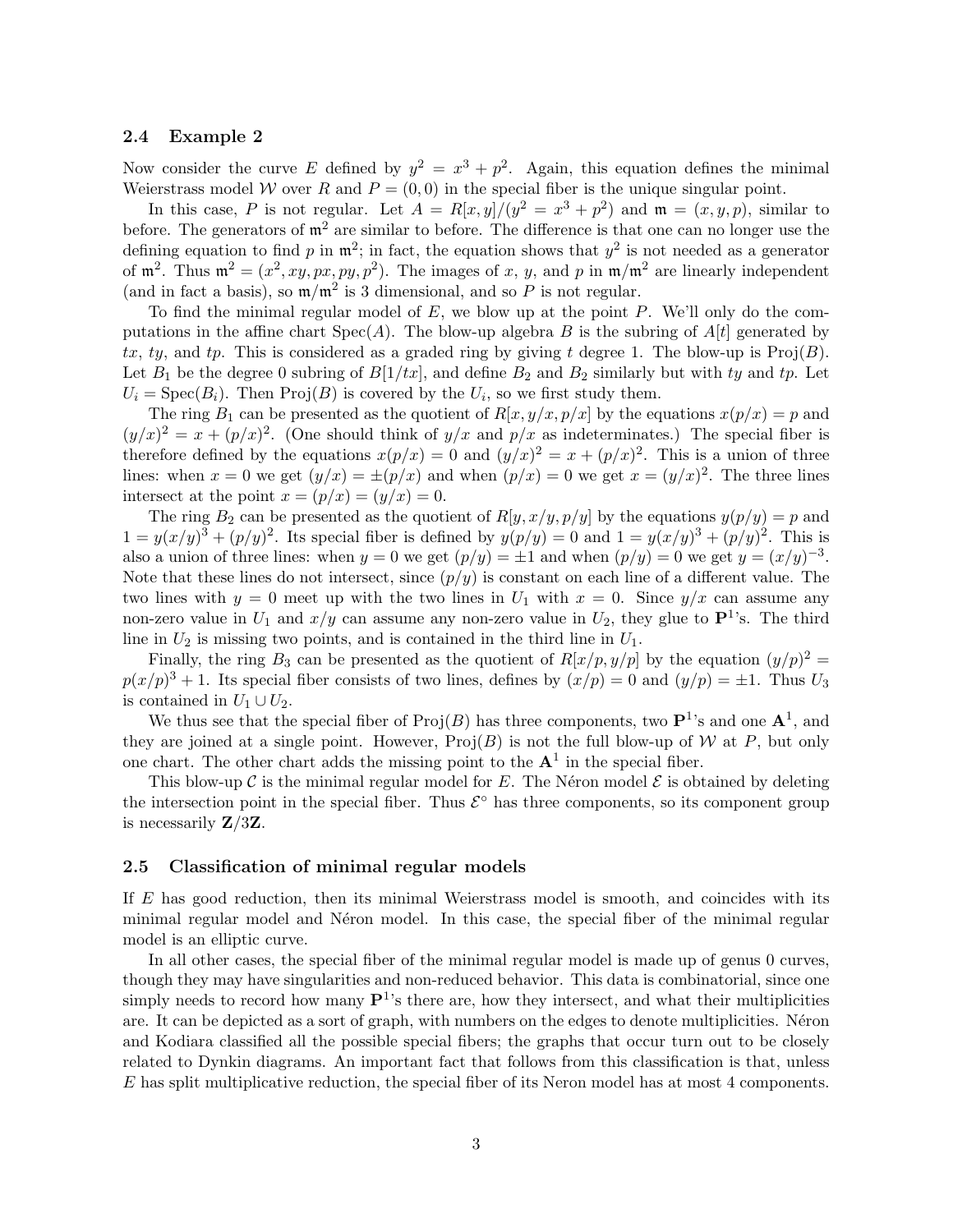## 3 Néron models for abelian varieties

#### 3.1 Definition and basic properties

It is not at all clear how to extend our discussion of elliptic curves to higher dimensional abelian varieties: the theory of Weierstrass models relies on explicit equations, which are unavailable, while the more abstract theory of minimal regular models is specific to curves. The key observation is that the functor of points of the Neron model of an elliptic curve admits a nice description.

**Theorem 2.** Let  $E/K$  be an elliptic curve, and let  $\mathcal{E}/R$  be its Néron model. Let  $\mathcal{X}/R$  be any smooth *scheme, and let*  $X = X_K$ *. Then the natural map*  $\text{Hom}_R(\mathcal{X}, \mathcal{E}) \to \text{Hom}_K(X, E)$  *is an isomorphism.* 

Given this description of  $\mathcal{E}$ , it is clear how the definition can be extended to any scheme:

**Definition 3.** Let  $A/K$  be a smooth scheme. A Néron model for A is a smooth scheme  $A/R$  which satisfies the Néron mapping property: the natural map  $\text{Hom}_R(\mathcal{X}, \mathcal{A}) \to \text{Hom}_K(X, \mathcal{A})$  is a bijection, for any smooth scheme  $\mathcal{X}/R$  as above. for any smooth scheme  $\mathcal{X}/R$  as above.

Some remarks:

- The definition of Néron model specifies its functor of points on smooth *R*-schemes. Since the N<sup>eron</sup> model itself is required to be a smooth *R*-scheme, Yoneda's lemma shows that Neron models are canonically unique, when they exist.
- Although the definition applies to any smooth scheme  $A/K$ , we only consider the case where *A* is an abelian variety.
- The main existence result is that the Neron model of an abelian variety exists.
- As a special case of the Néron mapping property, we see that the natural map  $\mathcal{A}(R) \to \mathcal{A}(K)$ is a bijection, i.e., all *K*-points of *A* extend to *R*-points of *A*. Thus, from the perspective of  $K$ -points, the Néron model behaves as if it were proper. This is not true for  $K'$ -points if  $K'/K$  is a ramified extension!
- Formation of Néron models is compatible with passing to unramified extensions, but not to ramified extensions, in general. Precisely, suppose  $K'/K$  is a finite extension, let  $\mathcal A$  be the N'eron model of *A* and let  $\mathcal{A}'$  be the N'eron model of  $A_{K'}$ . Then there is a natural map  $A_{R'} \to A'$ . If *K'/K* is unramified this map is an isomorphism, but when *K'/K* is ramified it is typically not. In particular, the natural map  $\mathcal{A}(R') \to \mathcal{A}(K')$  need not be an isomorphism.

#### 3.2 Types of reduction

Let  $A/K$  be an abelian variety with Néron model *A*, and let  $A_0$  be the special fiber of *A*. Let  $A_0^{\circ}$ be its identity component. A theorem of Chevalley states that every smooth connected group is an extension of an abelian variety by a smooth affine group. Thus there is an exact sequence

$$
0 \to L \to \mathcal{A}_0^{\circ} \to B \to 0,
$$

where  $B$  is an abelian variety and  $L$  is a commutative smooth affine group. The group  $L$  contains a maximal torus *T* such that the quotient  $U = L/T$  is unipotent (a product of  $G_a$ 's). In other words, we can say that there is a canonical filtration

$$
0 = F_0 \subset F_1 \subset F_2 \subset F_3 \subset F_4 = \mathcal{A}_0
$$